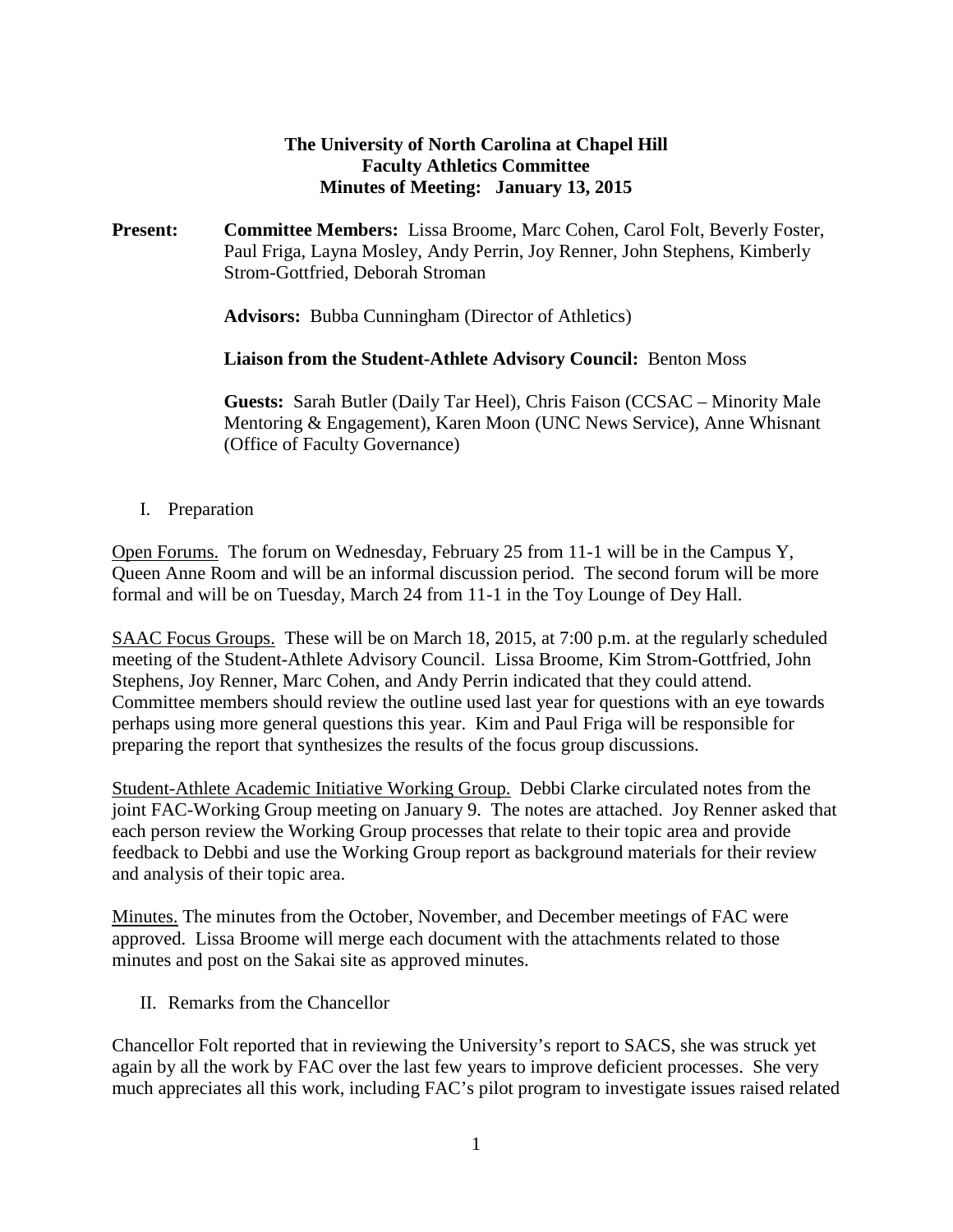to academic integrity and student-athletes. She believes that this will be helpful in the more comprehensive effort to investigate issues of concern that will be developed University-wide in the coming months. SACS may ask for additional information and may schedule a site visit to the campus. The SACS board is next scheduled to meet in June. The SACS submission will be posted soon on Carolina Commitment after redacting certain protected information.

Chancellor Folt attended the NCAA Convention with Bubba Cunningham, Lissa Broome, and Marielle VanGelder (Director of Compliance in the Department of Athletics). It was a historic meeting with the schools in the autonomy conferences taking their first votes and studentathletes casting votes for the first time. The legislation that was passed allows the full grant-inaid to include cost of attendance.

### III. Closed Session

It was moved, seconded, and passed that the committee move into closed session pursuant to N.C. Gen. Stat. § 143-318.11. The chair invited Bubba Cunningham and Benton Moss to remain for the discussion. The committee discussed a recent personnel decision. It was moved, seconded, and passed that the committee return to open session. Later in the meeting, it was moved, seconded, and passed that the committee return to closed session for additional discussion of the same matter. Additional information will be made available to committee members about the topic discussed as well as an opportunity for additional conversation with someone not on the committee.

IV. Remarks from the Athletics Director and the Faculty Athletics Representative

NCAA Convention. Bubba Cunningham and Lissa Broome discussed further the NCAA convention items mentioned by the Chancellor. The new cost of attendance amounts that will be received by student-athletes reinforce the importance of a robust financial education program for student-athletes. This year's NCAA legislative materials for the autonomy conferences did not get published until December, making it difficult to get feedback from FAC members and SAAC members, although next year's legislative calendar will be regularized, giving each group more opportunity to discuss and weigh in on the legislative items.

ACC Lacrosse Tournament Scheduling. Lissa Broome reported on a recent decision by the ACC to move the ACC Lacrosse Championship to a date one week closer to the first round of the NCAA Lacrosse Tournament, presumably for competitive reasons. The move creates a conflict with the UNC spring final exam schedule. Lissa will prepare a resolution for approval by FAC that in scheduling ACC regular season competitions and ACC championships, minimizing missed class time and conflicts with final exams should have priority over competitive reasons. She will circulate this resolution for email vote prior to the ACC winter meetings at the end of January.

White House Visit. Bubba Cunningham is scheduled to visit the White House with other sports leaders to discuss various issues, including Title IX and sexual violence.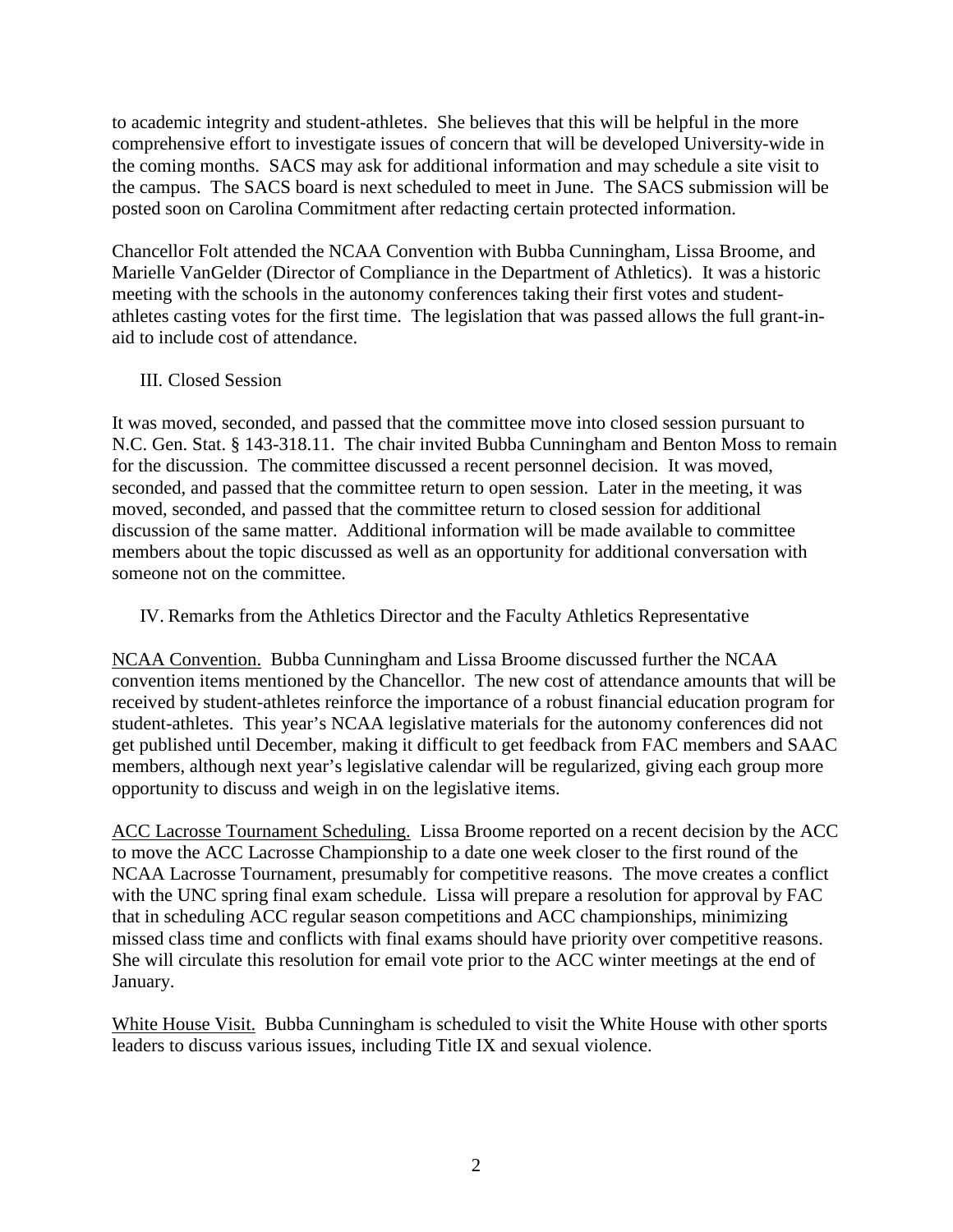ACC Academic Collaborative. Paul Friga is one of four faculty members participating in a strategic planning process funded by the ACC Academic Collaborative and available for all ACC schools.

V. Schedule of Topic Area Discussions

February – Advising (Bev Foster and John Stephens) March – Admissions (Andy Perrin and Marc Cohen) March – Academics (Deb Stroman and Layna Mosley) April – Student-Athlete Experience (Paul Friga and Kimberly Strom-Gottfried)

The meeting adjourned at 5:40.

The next meeting is February 10 at 3:30.

Minutes respectfully submitted by Lissa Broome

#### Attachments

Summary of Working Group-FAC Meeting Prepared by Debbi Clarke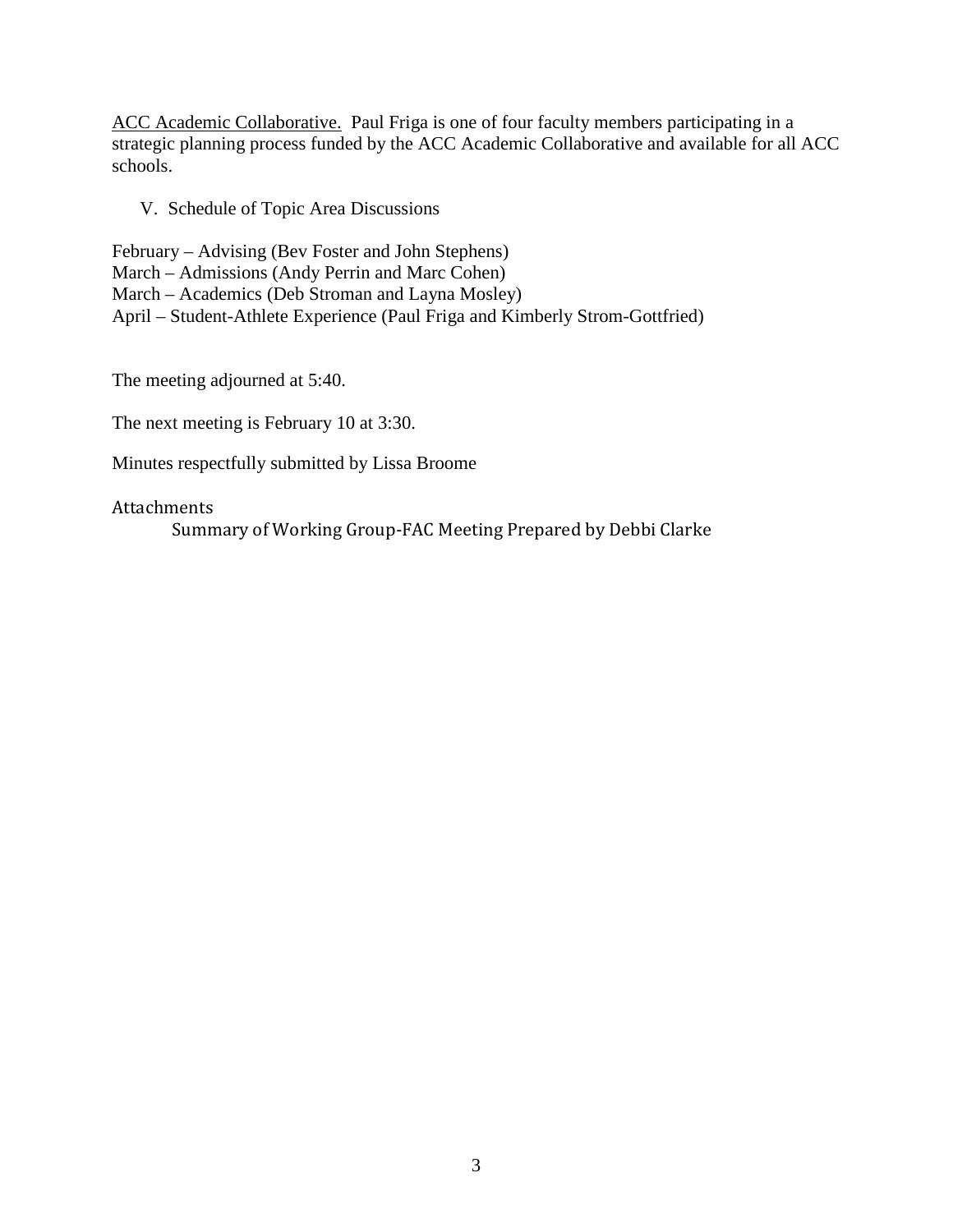### **UNC-Chapel Hill Student-Athlete Academic Initiative Working Group and the Faculty Athletics Committee Combined Meeting**

### **Friday January 9, 2015 2:00-3:30PM STEELE 3020 (PLS NOTE LOCATION)**

# **Agenda updated Wed 01-7-15**

## **I. Welcome & Introductions**

**II. Working Group Open Issues as of January 2015** (see attached, we can use this document to guide our discussion)

## **III. Topics for Discussion:**

- 1. New charge for the FAC
	- Greater oversight of student-athlete academic processes
	- Monitoring and measurement
- 2. Guidelines for faculty communication with the ASPSA and with Athletics
- 3. Missed classes, excused absences, make-up exams and scheduling athletic events during finals
- 4. Recruitment Process
	- How is Athletics recruiting, specifically in terms of communicating academic opportunities and expectations at UNC
- 5. Breaking down barriers between athletes and non-athletes what are the practices that we can use to bridge differences?
	- Advising
	- Housing
- 6. Time commitments of student-athletes
- 7. Developing student-athlete/faculty relationships
	- Creating a welcoming environment for student-athletes

What faculty can expect when they have a student-athlete in class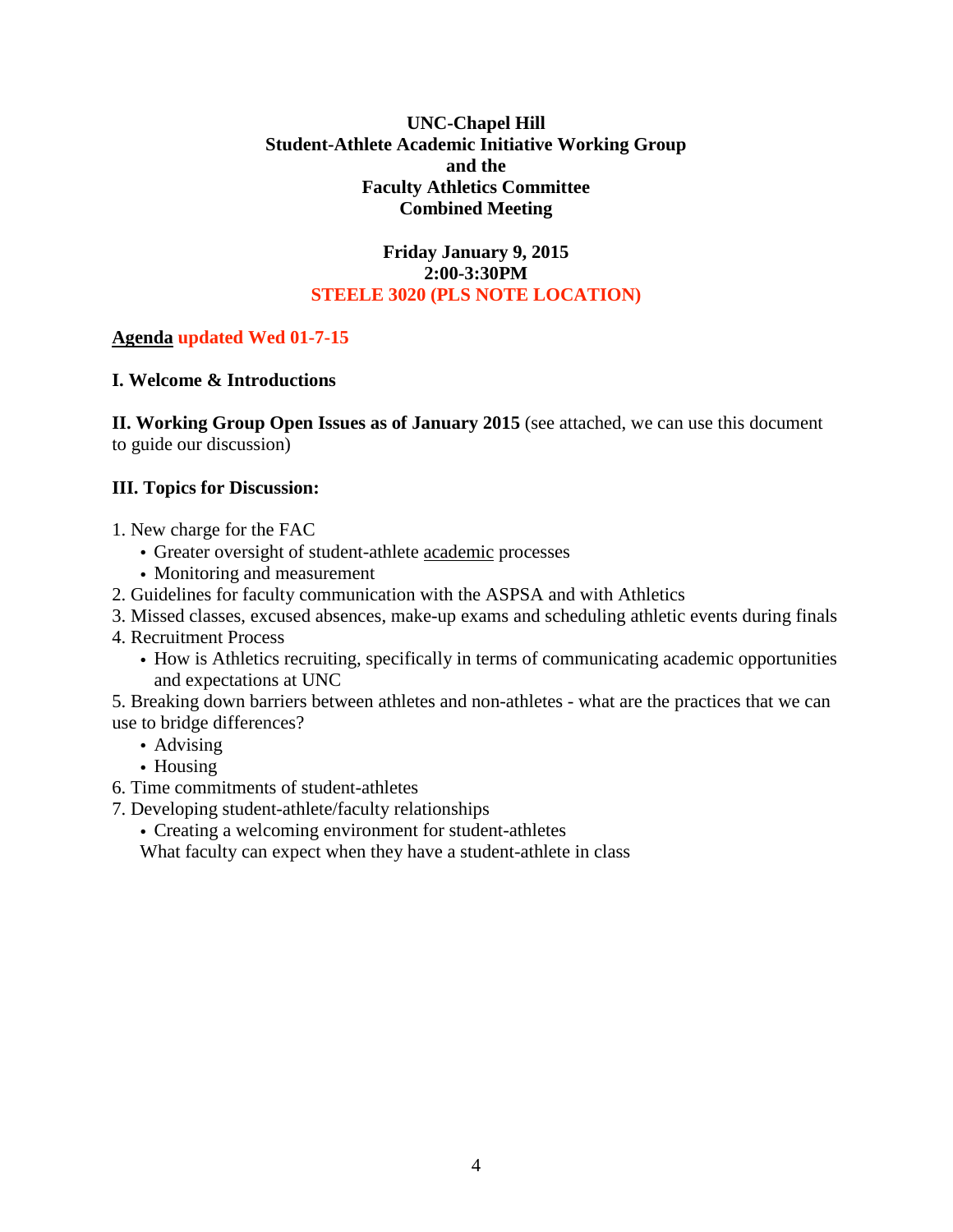### **Meeting Notes**

**Attended: Ashlen Renner, DTH Michelle Brown, ASPSA/Working Group Beverly Foster, FAC John Stephens, FAC Joy Renner, FAC Chair Andy Perrin, FAC/Working Group Paul Friga, FAC Kim Strom-Gottfried, FAC Bubba Cunningham, AD/Working Group Layna Mosley, FAC Debbi Clarke, Working Group Marc Cohen, FAC Lissa Broome, FAR/FAC/Working Group (joined by telephone)**

#### **1. New charge for the FAC?**

### **Current charge of the FAC**:

"The Faculty Athletics Committee is concerned with informing the faculty and advising the chancellor on any aspect of athletics, including, but not limited to, the academic experience for varsity athletes, athletic opportunities for members of the University committee, and the general conduct and operation of the University's athletics program" (Faculty Code § 4-7[b]).

#### Joy presented an updated **draft for consideration**:

"The Faculty Athletics Committee is charged with monitoring the academic and University experience for varsity athletes by examining and evaluating processes and outcomes to advise the Chancellor, who holds oversight for the Athletics Department."

John: our role is to ensure that student-athletes get the education that the University promises them

Kim: what do we mean by oversight? Is monitoring a better word? Want to be cooperative

Lissa: The FAC needs to consider what would be monitored and what processes they would look at specifically?

Andy: Oversight does not mean command and control, but instead evokes watching from the side.

We need to observe and monitor processes and outcomes. Then we advise the Chancellor. We do this on behalf of the faculty; we are elected by the faculty. We don't run or control athletics, we monitor it on behalf of the faculty.

Layna: Accountability of this committee is to the faculty.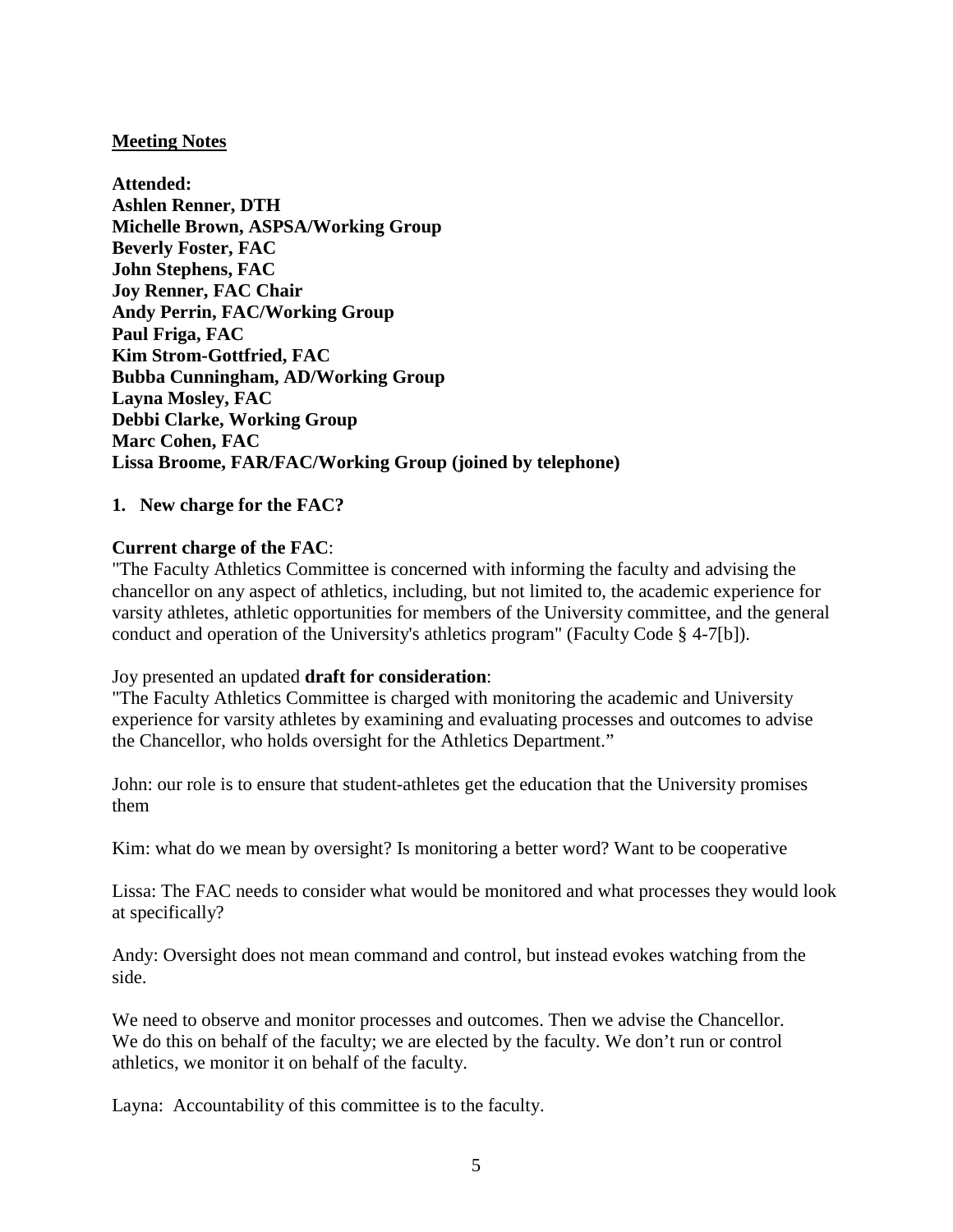### **Additional resources?**

Is there a reasonable claim to need additional resources for the FAC?

- 1. Staff time in the Office of Faculty Governance?
- 2. Salary support for the Chair?
- 3. Project planning software (Gantt chart, issues tracking, etc.)

Request for more resources is predicated on the premise that a better resourced FAC may have caught the fake courses

Beverly: Also need access to institutional resources that can provide important information/data

Joy: need to pull together our plan (via project planning software) so that the offices from which the FAC needs data can be prepared

John: What will the goals of the Working Group be going forward? Will the FAC be asked to react/respond to these goals?

Debbi: Of course, we always welcome feedback from the FAC.

Working Group is looking at:

Affirming strategic goals of the Dept of Athletics Academic preparation of students coming into the University

Working Group will need to put them into recommendations in terms of how these processes are monitored, measured, changed, etc. going forward

Andy: Will there be a consortia of like-minded Universities also to look at these processes at other institutions?

Joy: We don't need a new group that would be created parallel to the FAC, but we may need, once or twice per year, to gather a large group of individuals from a wide variety of constituents who are impacted by athletics. This group would look at agenda building for the FAC for the coming year.

Want to be sure that everyone is at the table and everyone knows what's going on.

Kim: The challenge in an organization this size and level of complexity is to make sure that the group is diverse and representative

How formal would this group be? What is the best way to get reliable input? Is something happening with the ARG's request to form an additional faculty entity?

Paul: Goal Setting is too vague and doesn't accurately describe a process; maybe we need to change to "Program Evaluation" of the student-athlete experience? Evaluation of how well things are done, and should be done, within each process is really up to each department.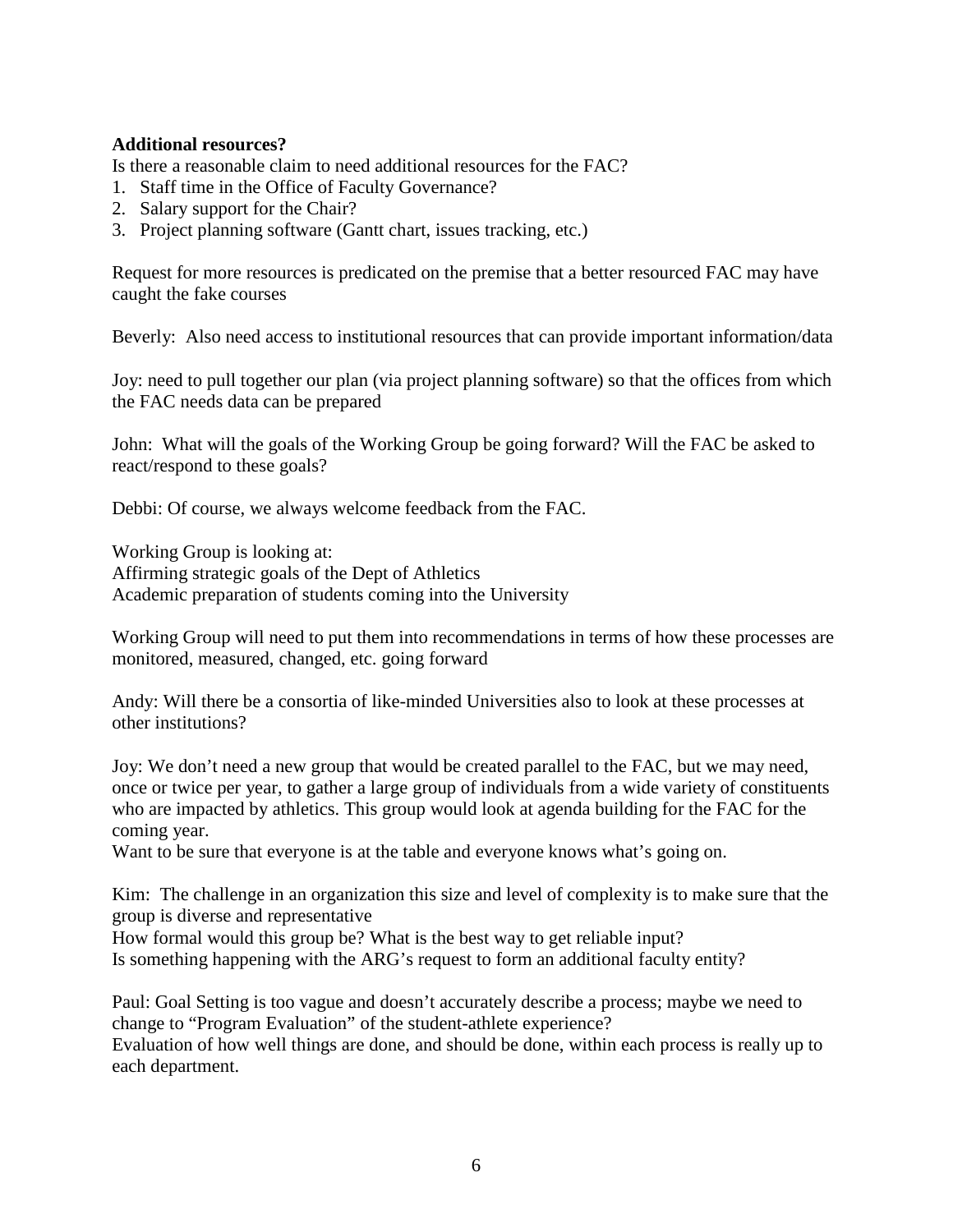Joy: The departments that are described in each process should be involved in any goals or recommendations that are made. The Chancellor, the Provost and the AD then makes decisions regarding priorities and plans for implementation

Lissa: What will evaluation look like, general or specific? What are we trying to accomplish?

Michelle: The Working Group has been able to bring about progress in implementing changes because of its broad representation across campus and effectiveness in making decisions.

Marc: Comparative Literature recently completed a process map, similar to what the Working Group put together.

Then a special committee was established to rank order the recommendations and assign resources.

Paul: Keep the Working Group going but shift the role away from documenting processes to monitoring processes and determining goals?

Bubba: Would we hand this off to the FAC?

Layna: The FAC would need additional resources to continue the work of the Working Group

Andy: the idea of maintaining the Working Group is worrisome, need an endpoint. This last process is about "where do we want to be, and who carries that onward?"

## **2. Guidelines for faculty communication with the ASPSA and with Athletics (see Process 7.0)**

John: How does ASPSA acting as a liaison between a student-athlete and an instructor help foster relationships between students and faculty

Michelle: The role is one of support, not a substitute for students to contacting faculty themselves, we always advise and encourage them to advocate for themselves.

Beverly: We want to foster independence and agency. We can help guide students. The way this works depends on each individual situation.

Andy: That's why this list is called principles, not rules; this list provides direction

Layna: Academic Counselor gathers information to help the student help himself, Counselor is not an advocate but a guide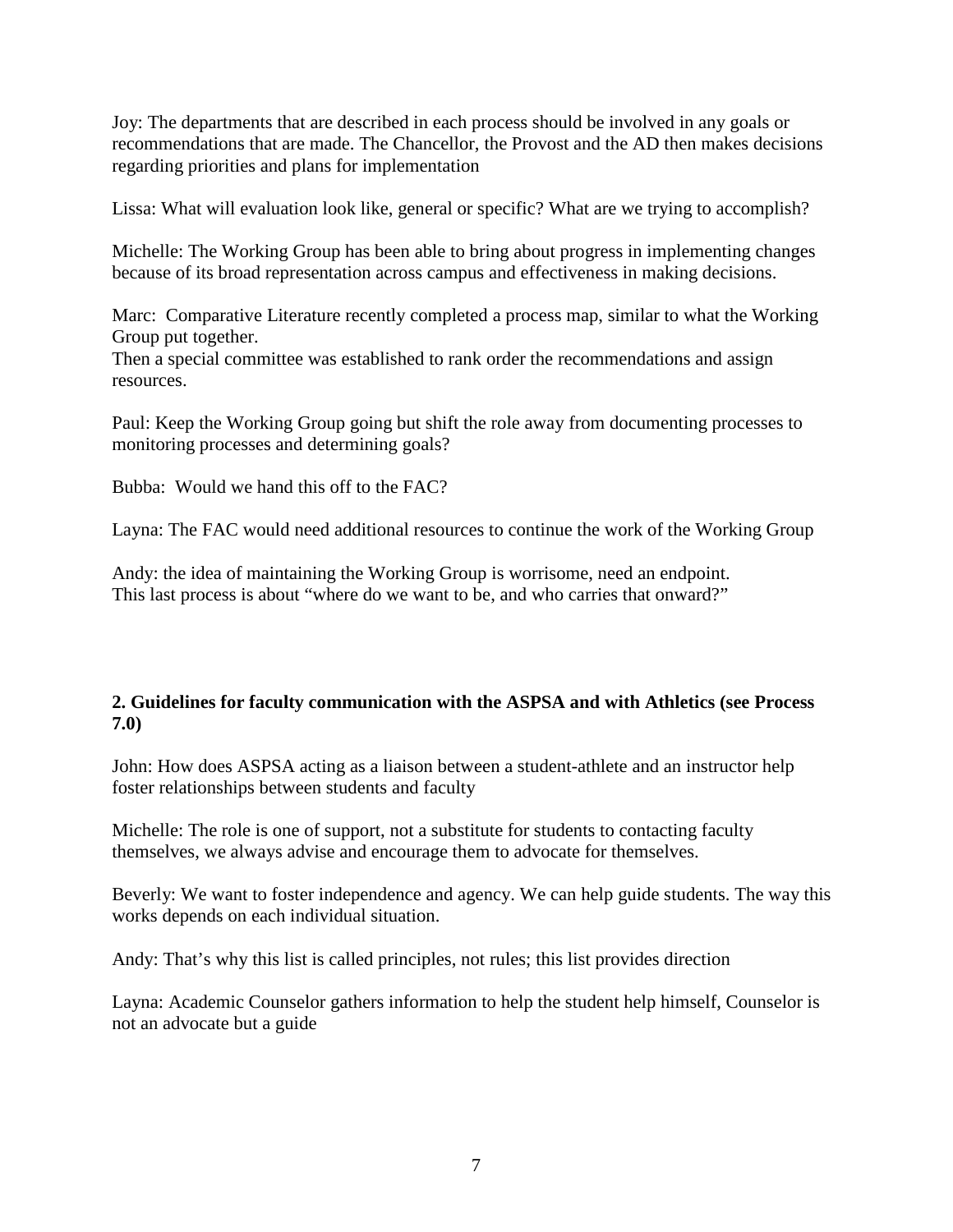Marc: Can all communication be between the instructor and the student-athlete with the Counselor copied if requested by the student; communication remains solely between the professor and the student-athlete?

John: The goal here is mutual understanding between student and teacher; what is the ASPSA Counselor's role in that goal?

Kim: want the avoidance of coercion or substitution One approach may be that communication comes from the student to the instructor with the Counselor copied (email).

Paul: Communication between faculty and coaches is very helpful and should be encouraged; the way this piece currently is worded doesn't encourage this communication.

John: Coaches are teachers. Coaches with good intentions need to feel comfortable speaking with faculty about the academic experiences of their student-athletes.

Beverly: When working with students who have demanding schedules (e.g., Nursing), the student could meet with the coach and the faculty member so that the coach and the instructor could work together on developing a schedule that works for the student.

## **3. Proposal to clarify the Missed Class Policy in the Undergraduate Bulletin, to be submitted to the EPC in January 2015, will be shared with the Working Group and the FAC next week.**

### **4. Recruitment Process How is Athletics recruiting, specifically in terms of communicating academic opportunities and expectations at UNC**

Bubba: the message of UNC's strong academic program and strong athletic program is used as a strength for recruiting.

Some students are told by other schools (competitors) that UNC is not welcoming to athletes.

Joy: We need consistency, need the same information about academic programs given to every student by every coach.

Bubba: with consultation from the Working Group, the Office of Admissions has created a brochure that every student-athlete will receive from every coach.

Marc: can we use majors to describe concrete professions and make career paths clearer to students, give the majors meaning

Chronicle of Higher Ed article this week regarding major clustering among groups of students ().

Layna: students need to have as much passion for learning as they have for athletics.